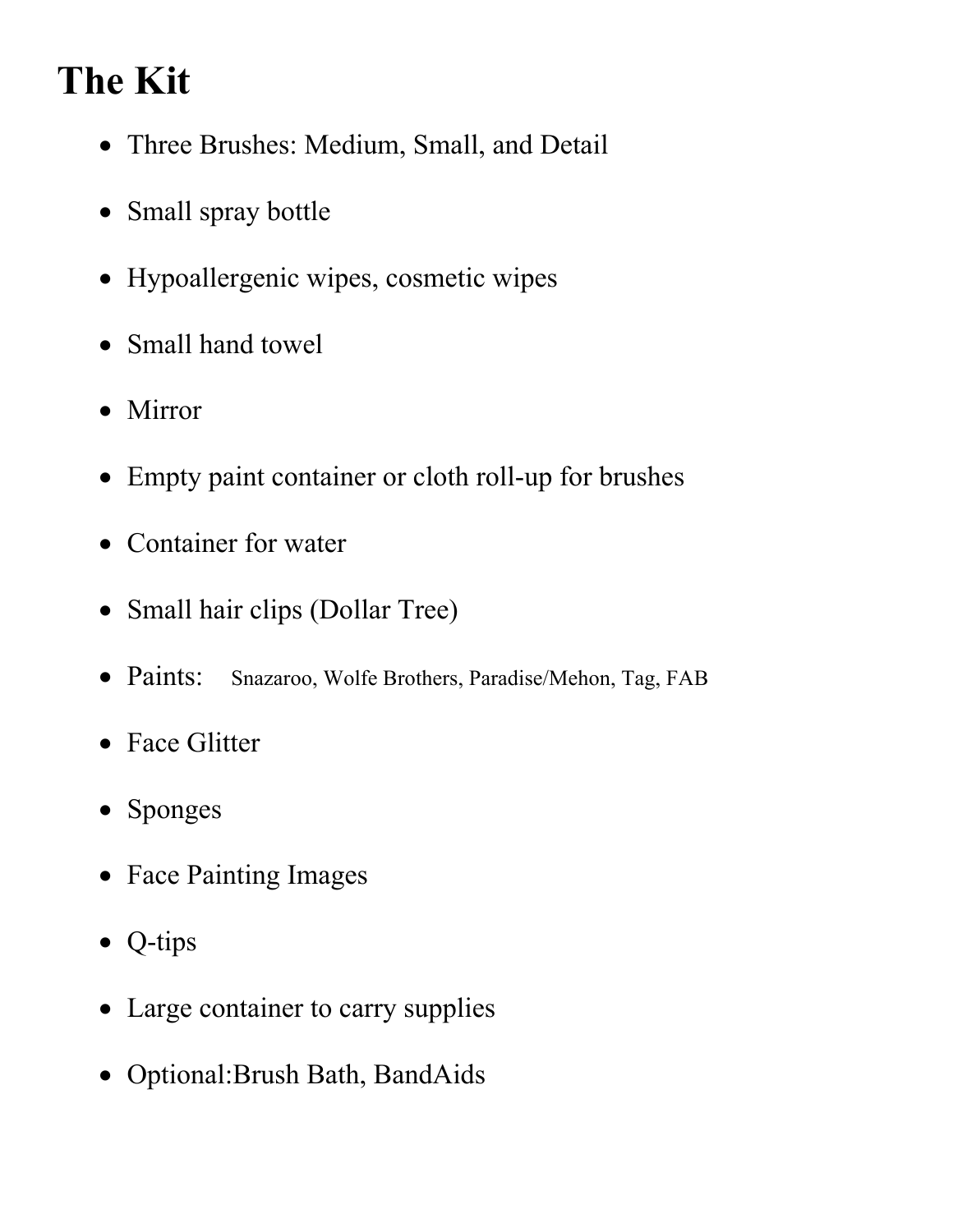# **The Brushes**

- Sand ferrule
- Clean brushes with cleaner or bar soap
- Leave some soap on the clean brush as a sizing to protect it protect it during storage.
- If your brush begins to split, you may have paint clogging the ferrule. Dip your brush into very hot water for <u>a few seconds</u>, then wash it.



# **Vendors**

- Snazaroo.us
- Sillyfarm.com
- Michael's
- Dick Blick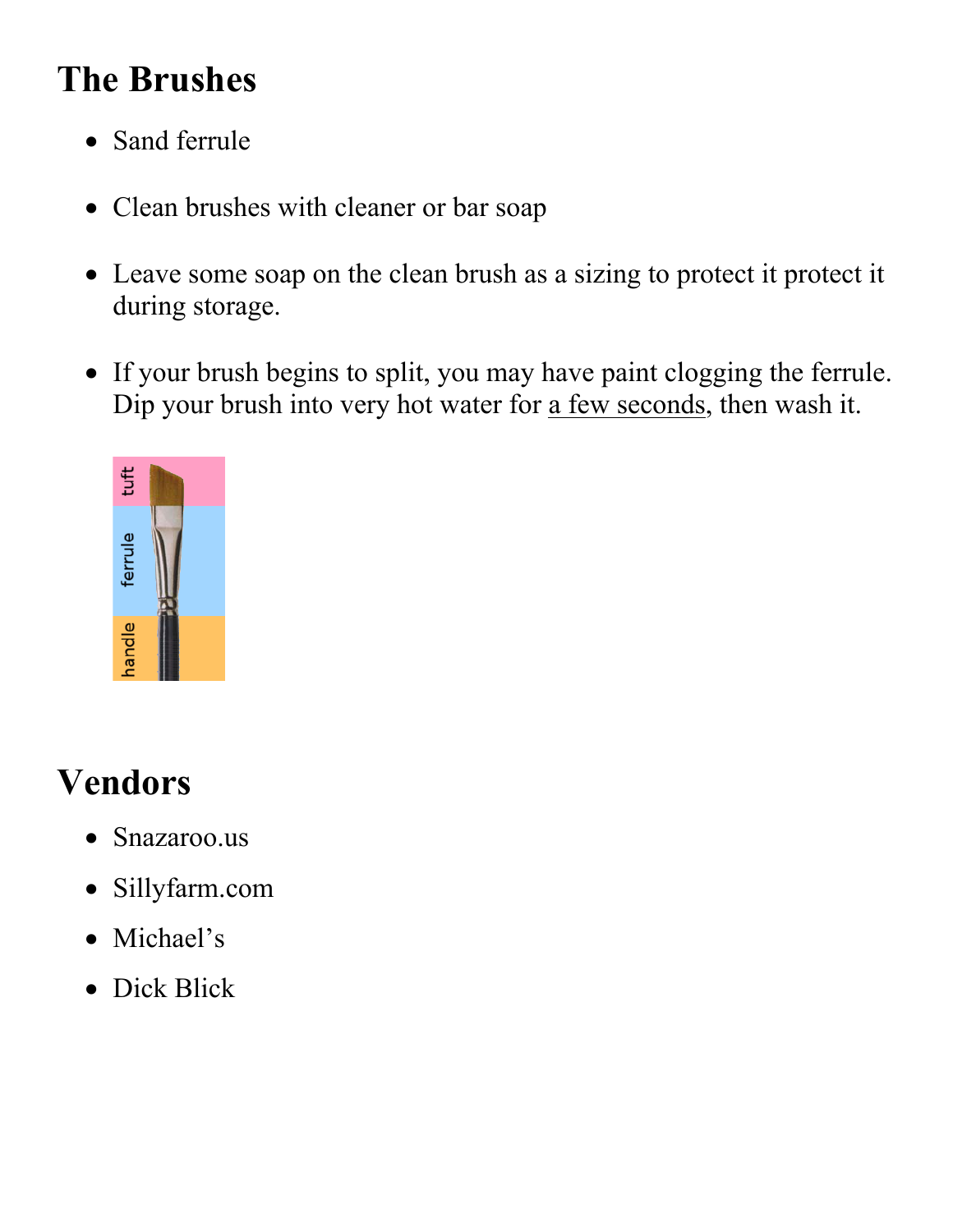# **Face Painting Designs**

- Allwaysentertainment.biz
	- •Face paint slideshow
- Charmandhappy.com
	- •The face paint slide show can be paused so you can sketch designs you like.
- YouTube

# **Beginning the Design**

- Always have a *center*
	- §*Between the eyes is a good location*
- Tear drops, swirls, stripes are all directed towards the *center*

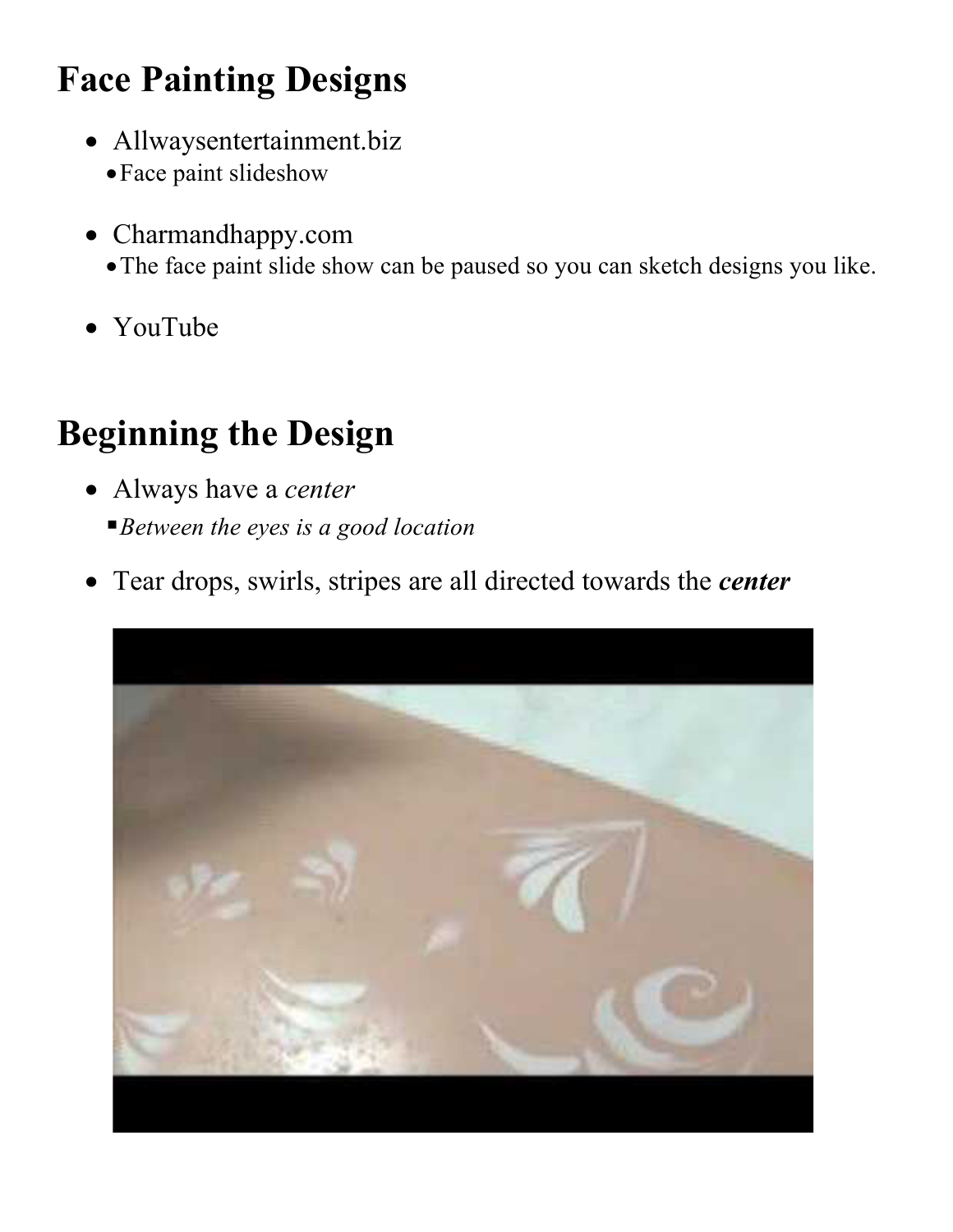# **Using a Sponge**

- Keep the sponge dry wet only the paint • Spritz the sponge until damp
- Cut the sponge in half
- Use one side in the paint and the other side for blending
- Work with three colors

### **Who NOT to Paint**

- **Anyone who looks like they might have conjunctivitis**
- **Anyone who looks sick or could contaminate other people**
- **Rubbing eyes and face with hands spreads disease**
- **Set aside any brushes that might be contaminated.**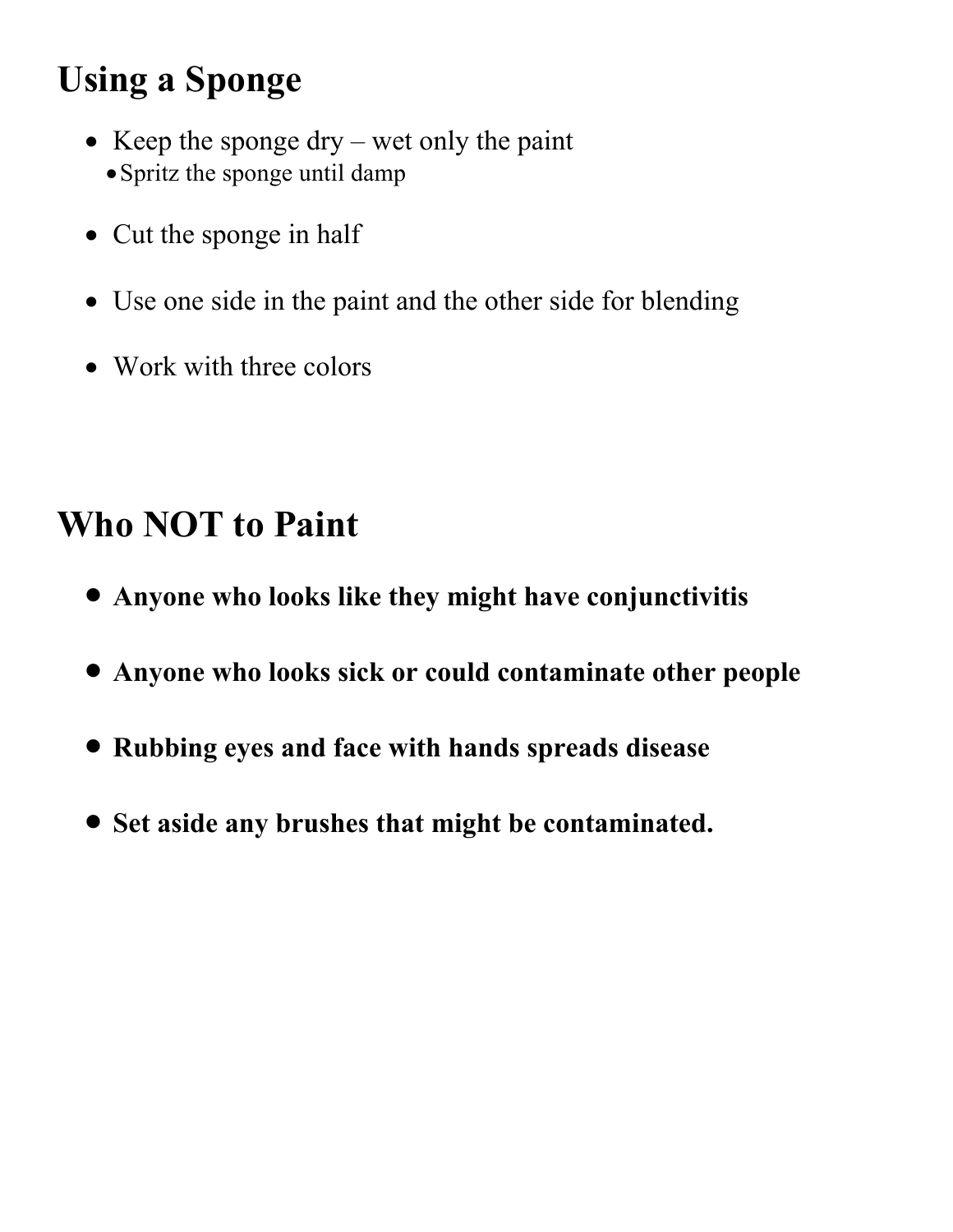#### **Face Painting Notes**

Vendors:

- Snazaroo.us
- Sillyfarm.com
- Michael's
- Dick Blick

The Kit:

- Three Brushes: Medium, small, and detail
- Small spray bottle
- Hypoallergenic wipes, cosmetic wipes
- Small hand towel
- Mirror
- Empty pan paint container or cloth roll-up for brushes
- Container for water
- Small hair clips (Dollar Tree)
- Paints
- Snazaroo, Wolfe Bros., Paradise/Mehron, Tag, FAB
- Glitter
- Sponges
- Face Painting Images
- Q-tips
- Large container to carry supplies
- Optional: Brush Bath, BandAids

YouTube Clips:

### **Silly FACEfun Kit Promo- The Possibilities Are Endless**

https://www.youtube.com/watch?v=oi3Z1xjDeiw

### **Tear Drop Practice**

https://www.youtube.com/watch?v=xXFv14TjRUk

### **Corey Morgan Tips & Tricks 1: Face Painting Sponges**

https://www.youtube.com/watch?v=CUoyQONEHUk

### **Heather Banks Tips & Tricks 1 on FabaTV**

https://www.youtube.com/watch?v=jnuRh7hGMNY